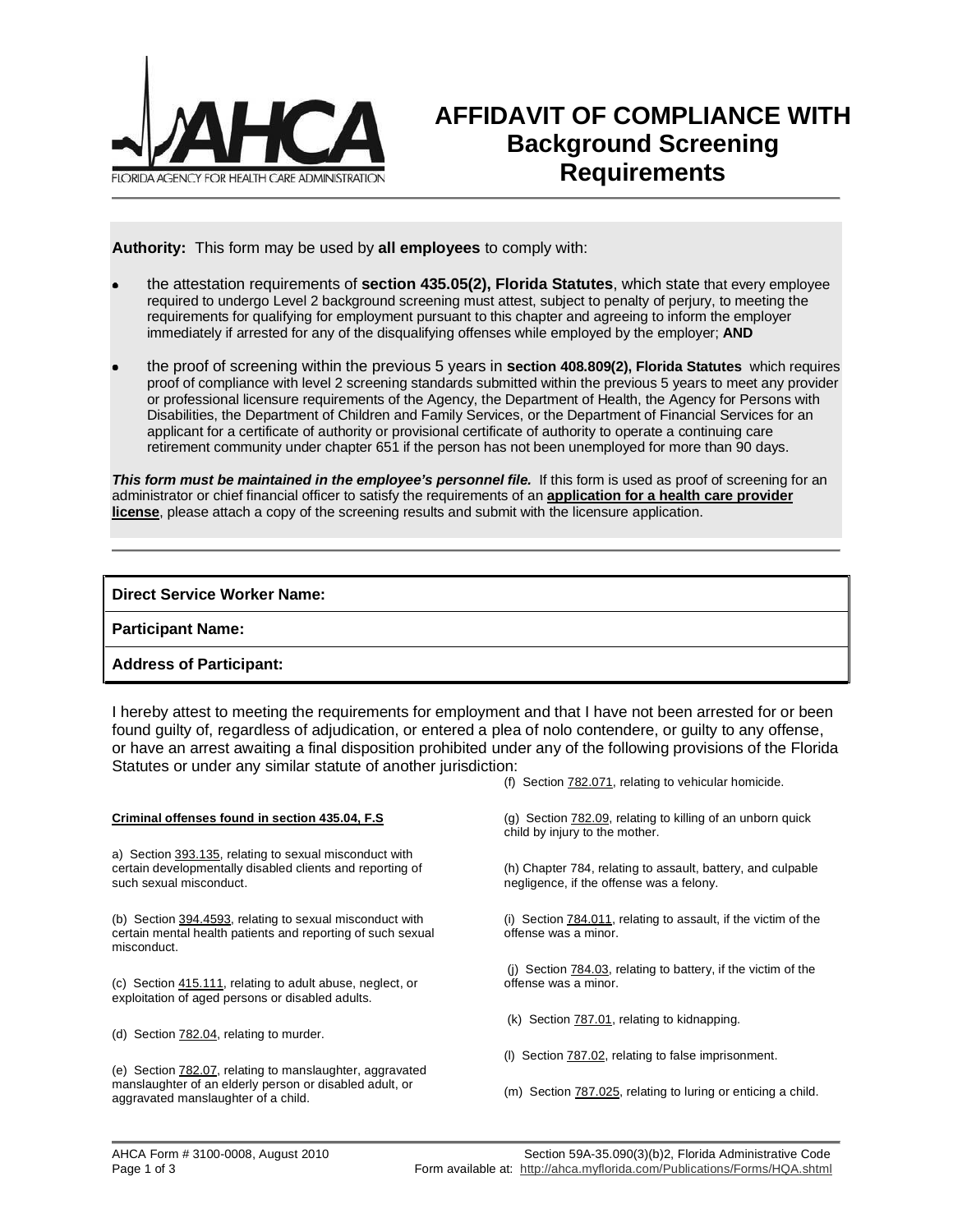(n) Section 787.04(2), relating to taking, enticing, or removing a child beyond the state limits with criminal intent pending custody proceedings.

(o) Section 787.04(3), relating to carrying a child beyond the state lines with criminal intent to avoid producing a child at a custody hearing or delivering the child to the designated person.

(p) Section 790.115(1), relating to exhibiting firearms or weapons within 1,000 feet of a school.

(q) Section 790.115(2)(b), relating to possessing an electric weapon or device, destructive device, or other weapon on school property.

(r) Section 794.011, relating to sexual battery.

(s) Former s. 794.041, relating to prohibited acts of persons in familial or custodial authority.

(t) Section 794.05, relating to unlawful sexual activity with certain minors.

(u) Chapter 796, relating to prostitution.

(v) Section 798.02, relating to lewd and lascivious behavior.

(w) Chapter 800, relating to lewdness and indecent exposure.

(x) Section 806.01, relating to arson.

(y) Section 810.02, relating to burglary.

(z) Section 810.14, relating to voyeurism, if the offense is a felony.

(aa) Section 810.145, relating to video voyeurism, if the offense is a felony.

(bb) Chapter 812, relating to theft, robbery, and related crimes, if the offense is a felony.

(cc) Section 817.563, relating to fraudulent sale of controlled substances, only if the offense was a felony.

(dd) Section 825.102, relating to abuse, aggravated abuse, or neglect of an elderly person or disabled adult.

(ee) Section 825.1025, relating to lewd or lascivious offenses committed upon or in the presence of an elderly person or disabled adult.

(ff) Section 825.103, relating to exploitation of an elderly person or disabled adult, if the offense was a felony.

(gg) Section 826.04, relating to incest.

(hh) Section 827.03, relating to child abuse, aggravated child abuse, or neglect of a child.

(ii) Section 827.04, relating to contributing to the delinquency or dependency of a child.

(jj) Former s. 827.05, relating to negligent treatment of children.

(kk) Section 827.071, relating to sexual performance by a child.

(ll) Section 843.01, relating to resisting arrest with violence.

(mm) Section 843.025, relating to depriving a law enforcement, correctional, or correctional probation officer means of protection or communication.

(nn) Section 843.12, relating to aiding in an escape.

(oo) Section 843.13, relating to aiding in the escape of juvenile inmates in correctional institutions.

(pp) Chapter 847, relating to obscene literature.

(qq) Section 874.05(1), relating to encouraging or recruiting another to join a criminal gang.

(rr) Chapter 893, relating to drug abuse prevention and control, only if the offense was a felony or if any other person involved in the offense was a minor.

(ss) Section 916.1075, relating to sexual misconduct with certain forensic clients and reporting of such sexual misconduct.

(tt) Section 944.35(3), relating to inflicting cruel or inhuman treatment on an inmate resulting in great bodily harm.

(uu) Section 944.40, relating to escape.

(vv) Section 944.46, relating to harboring, concealing, or aiding an escaped prisoner.

(ww) Section 944.47, relating to introduction of contraband into a correctional facility.

(xx) Section 985.701, relating to sexual misconduct in juvenile justice programs.

(yy) Section 985.711, relating to contraband introduced into detention facilities.

 (3) The security background investigations under this section must ensure that no person subject to this section has been found guilty of, regardless of adjudication, or entered a plea of nolo contendere or guilty to, any offense that constitutes domestic violence as defined in s. 741.28, whether such act was committed in this state or in another jurisdiction.

#### **Criminal offenses found in section 408.809(4), F.S**

(a) Any authorizing statutes, if the offense was a felony.